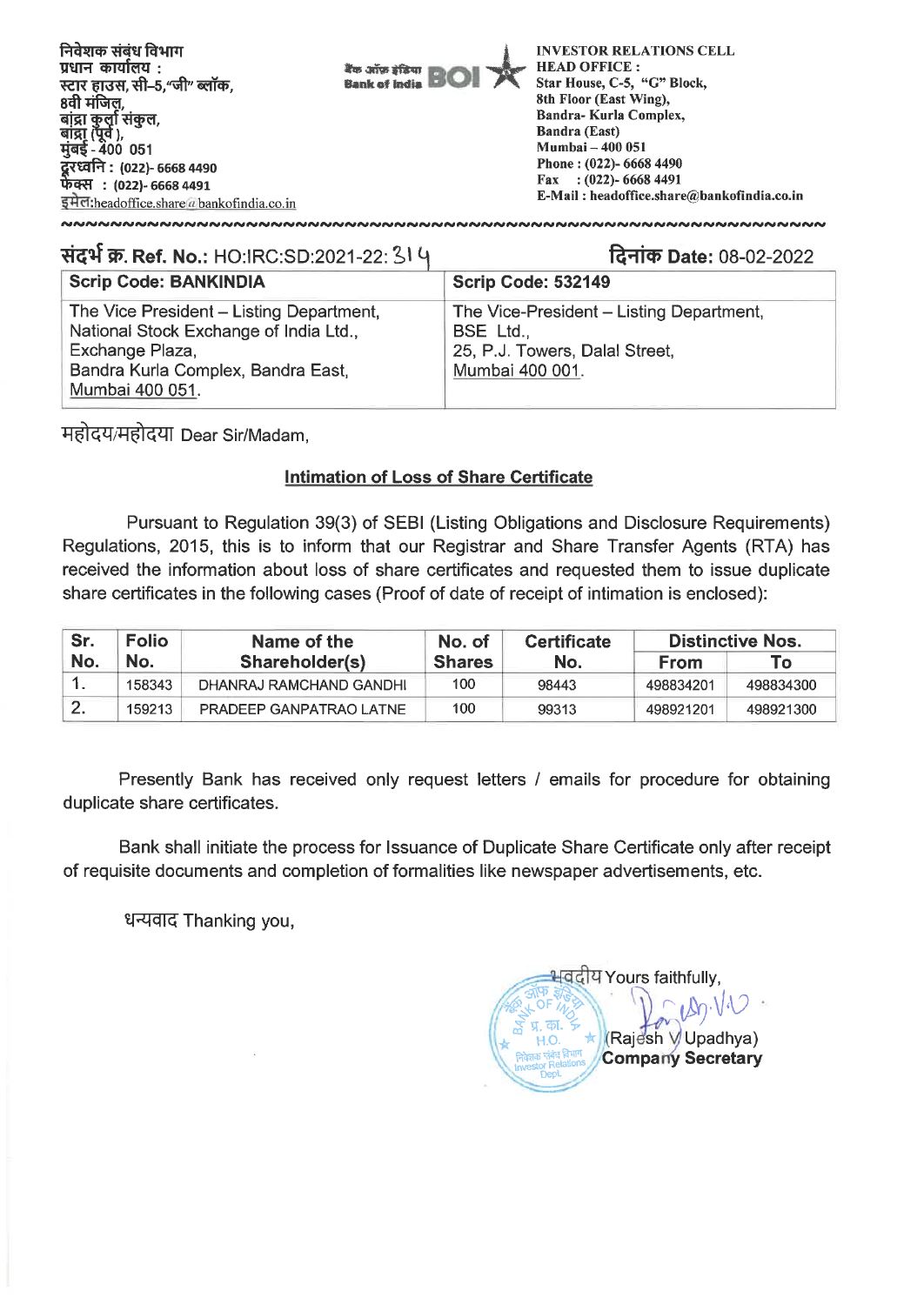## **Subhankar Das**

| From:               | bssduplicate@bigshareonline.com                                                               |
|---------------------|-----------------------------------------------------------------------------------------------|
| Sent:               | 07 February 2022 14:04                                                                        |
| To:                 | Rajesh Venkataraj Upadhya; Investor Relations Department                                      |
| Cc:                 | ganesh@bigshareonline.com; jibu@bigshareonline.com;                                           |
|                     | bhagwan@bigshareonline.com; Bssduplicate@Bigshareonline.Com                                   |
| Subject:            | Duplicate Share Intimations Received On : 20220207 BANK OF INDIA - EQUITY Folio<br>no: 158343 |
| <b>Attachments:</b> | 560495.pdf                                                                                    |

CAUTION: This email originated from a source outside Bank of India. Do not click on links or open attachments unless you recognize the sender and you know the content is safe

Dear Sir/Ma'am,

Please be informed that in terms of the provisions of the SEBI (LODR) Regulations, 2015, the Company is required to submit information regarding loss of share certificates and issue of duplicate certificates, to the stock exchange within two days of its getting information. Further, the said intimation has to be filed only through the mode of NEAPS filing for NSE and on listing.bseindia.com for BSE and not via hard copy submission.

Accordingly, we are sharing herewith the receipt of the following request for loss of share certificate of the Company by shareholders, to enable you to comply with the said regulatory requirement within the timelines prescribed.

| Client Name                             | Cert.<br>No | Dist. No<br>From | Dist. NO.<br>⊤o | Folio<br>No. | Quantity | Name                              | JF | JH. |
|-----------------------------------------|-------------|------------------|-----------------|--------------|----------|-----------------------------------|----|-----|
| <b>BANK OF INDIA -</b><br><b>EQUITY</b> | 98443       | 498834201        | 498834300       | 158343       | 100      | DHANRAJ RAMCHAND<br><b>GANDHI</b> |    |     |

Should you have any queries in respect of the aforesaid instruction kindly revert back.

Regards,

Bigshare Services Pvt. Ltd.

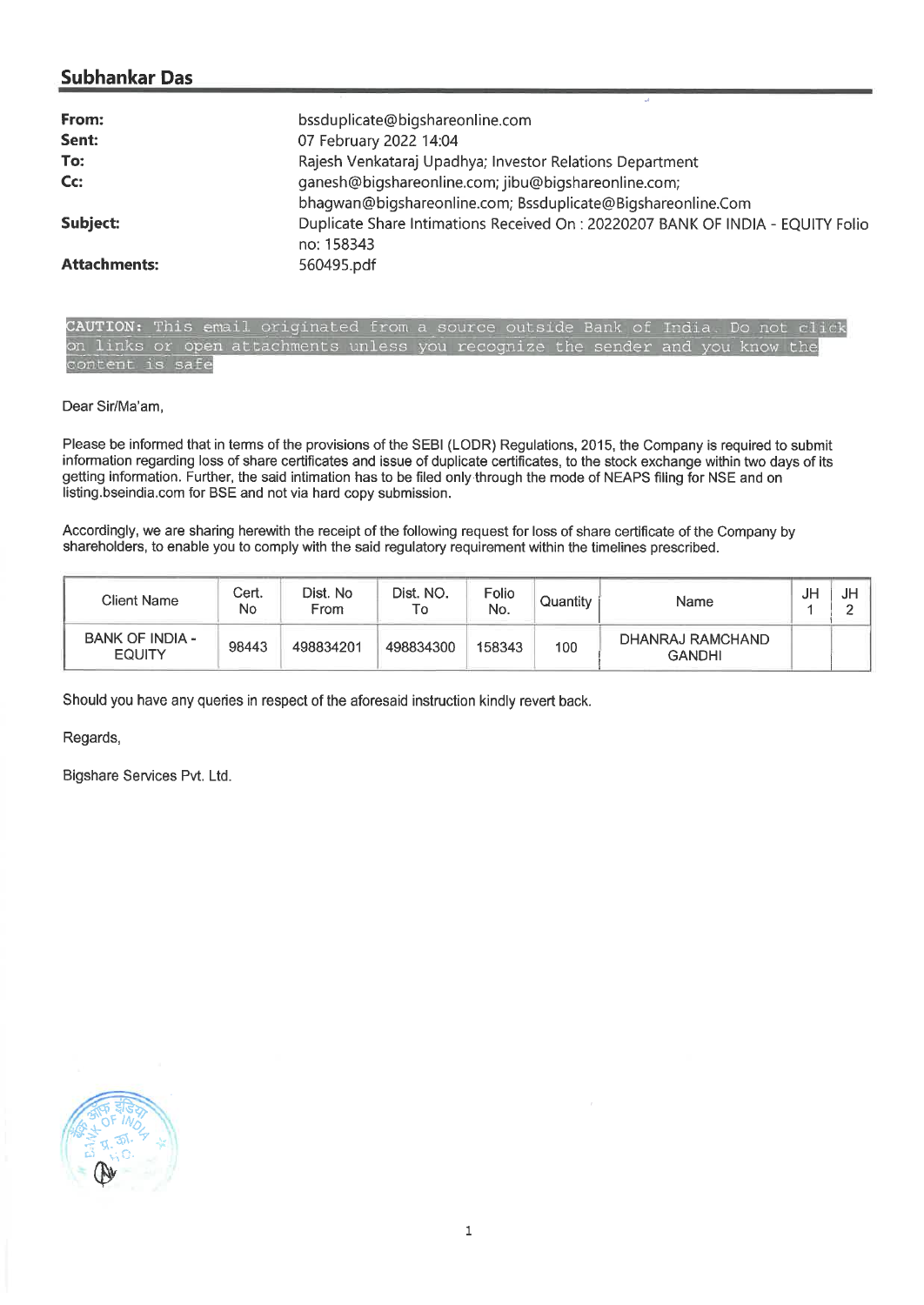$D_{c}$ te  $\Omega$ Bashare Services Put Ltd  $\mathcal{S}$ Building  $00<sup>o</sup>$  $20$ rke Marol Opposite Daris, Makwana Road lumbar-<u>Indheri</u>  $400$ East 560495  $\rho$ ah Madar 158343 Folio N Subject about mun laratkumar Dhanres Gurdhi  $S<sub>0</sub>$  $P90$ Dhanvai amch pames 13 were O mu above  $0000$ Al  $ave$ heen m plared  $0$  $\rho_{\rm V}$ ΛC  $a\mu$ tranifes proced WNP ema Seply request ŢО India ρХ ne.  $\circ$ dated have eceived  $UP$  $20$ Death Perfificute Copy ocuments Attached - Aadhar Card harshadgand My Email  $1d 15Q$  qmail com Thanking  $u_{\ell}$ ALT LTD BIGSYWY N/ED. **HOLLIGA** Subject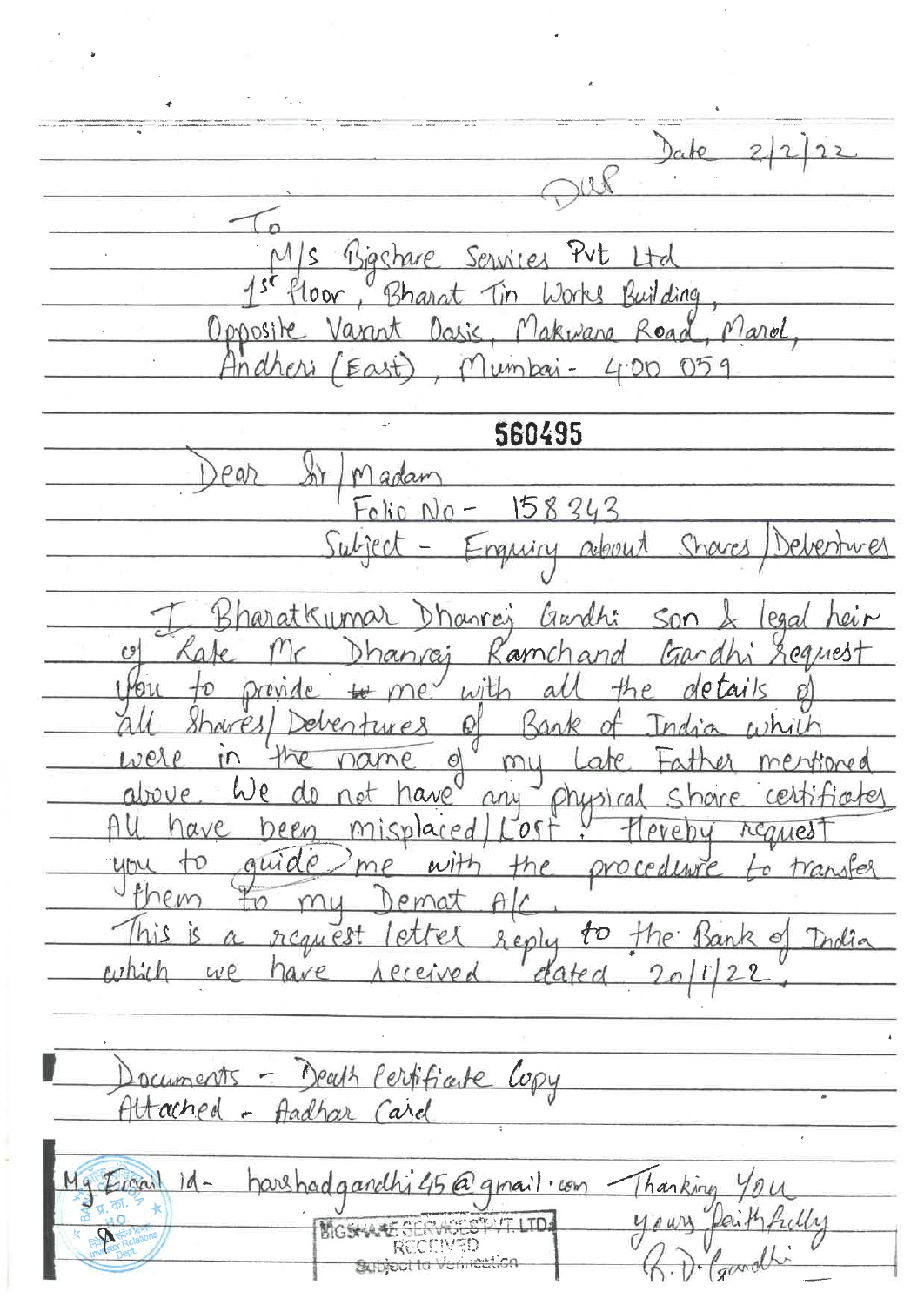## **Subhankar Das**

| From:               | bssduplicate@bigshareonline.com                                                               |
|---------------------|-----------------------------------------------------------------------------------------------|
| Sent:               | 07 February 2022 12:49                                                                        |
| To:                 | Rajesh Venkataraj Upadhya; Investor Relations Department                                      |
| C <sub>C</sub>      | ganesh@bigshareonline.com; jibu@bigshareonline.com;                                           |
|                     | bhagwan@bigshareonline.com; Bssduplicate@Bigshareonline.Com                                   |
| Subject:            | Duplicate Share Intimations Received On : 20220207 BANK OF INDIA - EQUITY Folio<br>no: 159213 |
| <b>Attachments:</b> | 560490.pdf                                                                                    |

CAUTION: This email originated from a source outside Bank of India. Do not click on links or open attachments unless you recognize the sender and you know the content is safe

Dear Sir/Ma'am,

Please be informed that in terms of the provisions of the SEBI (LODR) Regulations, 2015, the Company is required to submit information regarding loss of share certificates and issue of duplicate certificates, to the stock exchange within two days of its getting information. Further, the said intimation has to be filed only through the mode of NEAPS filing for NSE and on listing.bseindia.com for BSE and not via hard copy submission.

Accordingly, we are sharing herewith the receipt of the following request for loss of share certificate of the Company by shareholders, to enable you to comply with the said regulatory requirement within the timelines prescribed.

| Client Name                             | Cert.<br>No | Dist. No<br>From | Dist. NO.<br>۱o | Folio<br>No. | Quantitv | Name                       | JF | JH |
|-----------------------------------------|-------------|------------------|-----------------|--------------|----------|----------------------------|----|----|
| <b>BANK OF INDIA -</b><br><b>EQUITY</b> | 99313       | 498921201        | 498921300       | 159213       | 100      | PRADEEP GANPATRAO<br>_ATNE |    |    |

Should you have any queries in respect of the aforesaid instruction kindly revert back.

Regards,

Bigshare Services Pvt. Ltd.